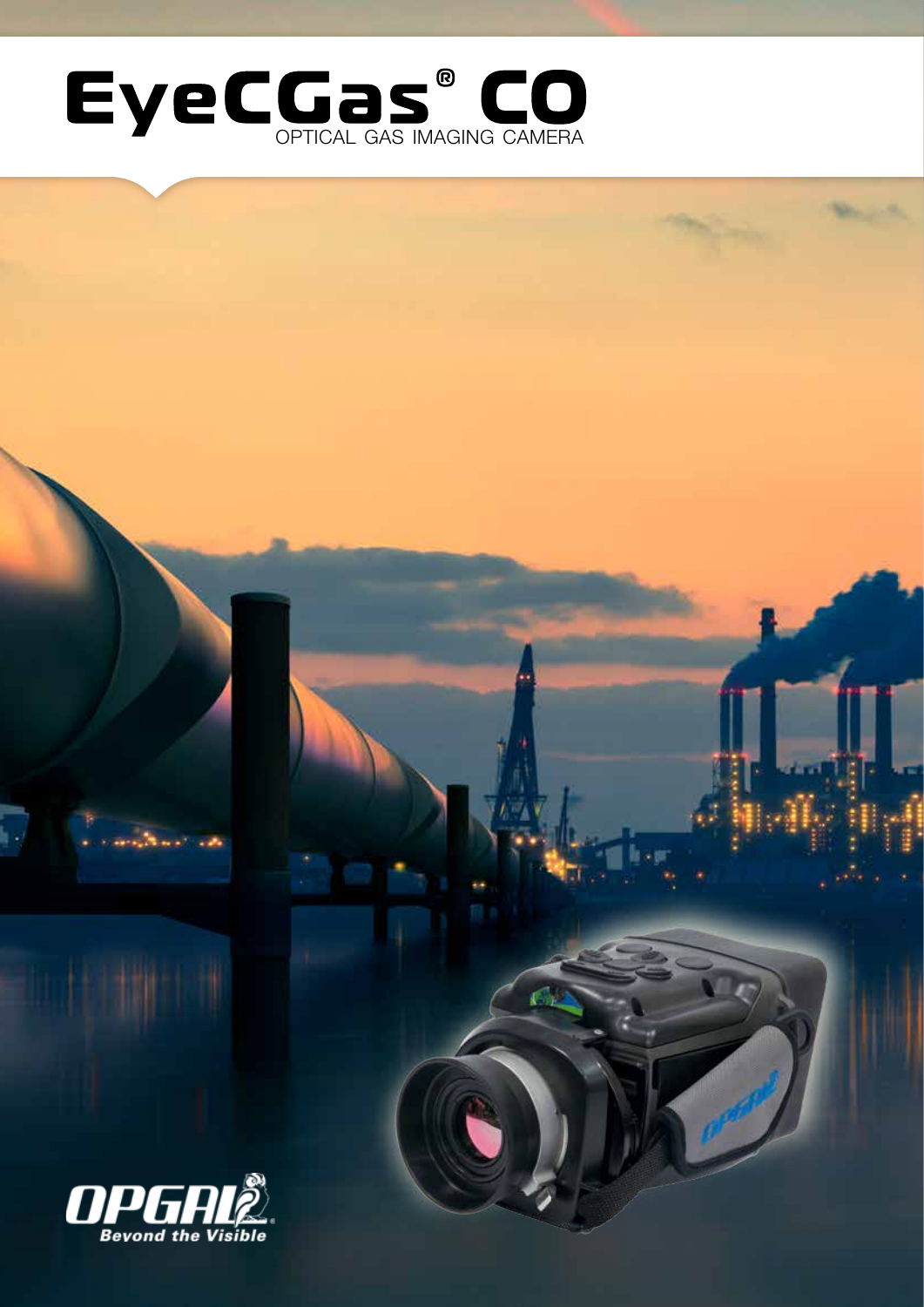

Visual Image

# Opgal®

### Seeing beyond the visible for a clean global environment

Opgal Optronic Industries Ltd. is a leading global provider of innovative infrared thermal imaging systems and advanced vision and surveillance solutions. Using state-of-the-art thermal and active-imaging technologies, Opgal® leverages advanced electro-optics and image processing expertise to create high performance, versatile visualization hardware and software products. The EyeCGas® CO camera brings Opgal's® cutting edge technology to the oil & gas, utilities, nuclear energy, and steel markets.

High sensitivity to a spectrum invisible to the human eye makes EyeCGas<sup>®</sup> CO a critical Optical Gas Imaging tool for fugitive emissions detection and leak repair verification.



EyeCGas® CO is a handheld OGI camera for CO gas leak detection. With this camera you can safely and remotely detect and locate carbon monoxide as well as other harmful gases emissions. Whether these toxic gases are part of the manufacturing process, or a byproduct of the production line, EyeCGas® CO helps increasing safety and protect the environment.

- Effective tool Allows the reduction of emmisions by detecting CO gas in the process for further chemical and industrial uses.
- **High Sensitivity detects very small leaks from various gases in chemical** processes keeping low cost operational costs.
- Certified for use in hazardous environments Class 1, Div. 2, ATEX II.
- Repair confirmation Gives visual verification of completed repairs so operations can be safely resumed.
- Intelligently designed Provides more than 10 hours of visual and IR video with audio recording on the same file.
- Snapshot feature When downloading the files from the camera, a picture
- Large color LCD screen With intuitive user interface.
- IP65, rugged and durable Designed for use in the field, Water and dust resistant.

Instantly visualize the exact location of CO leaks, even at a distance.



### **Specialized**

### EyeCGas® CO Designed for Steel, Chemical and Power Generation Industries:

- 
- Hazardous Locations.
- Class III Hazardous (Classified) Locations.
- ATEX II 3G Ex nL IIC T6.





Enhanced Mode See even more in Enhanced Mode

EyeCGas® CO is an infrared camera specially designed for high sensitivity CO detection for Steel, Chemical and Power Generation market requirements.

| ٠<br>E |
|--------|
| IC     |

### eld productivity

EyeCGas® CO allows for routine and on-demand inspections in the steel manufacturing operations and other industries where CO emissions need to be closely monitored. EveCGas® CO helps you detect and repair toxic gas leaks inside the facility, while maintaining safety.



### Powerful but simple

The EyeCGas® CO allows for fast inspection of vast areas with a simple and intuitive user interface.



### No more guesswork

The EyeCGas® CO includes a large LCD display and a digital CCD camera for fast recognition of the components being inspected or leaking.

### **Safety**

• UL1604 - Electrical Equipment for Use in Class I & II, Division 2, & Class III (Classified) Locations. • CSA C22.2 No. 213-M1987 - Non-incendive Electrical Equipment for Use in Class I, Division 2

• ANSI/ISA-12.12.01 - Non-incendive Electrical Equipment for Use in Class I & II. Division 2 &



Normal Mode Leak from a power generator valve